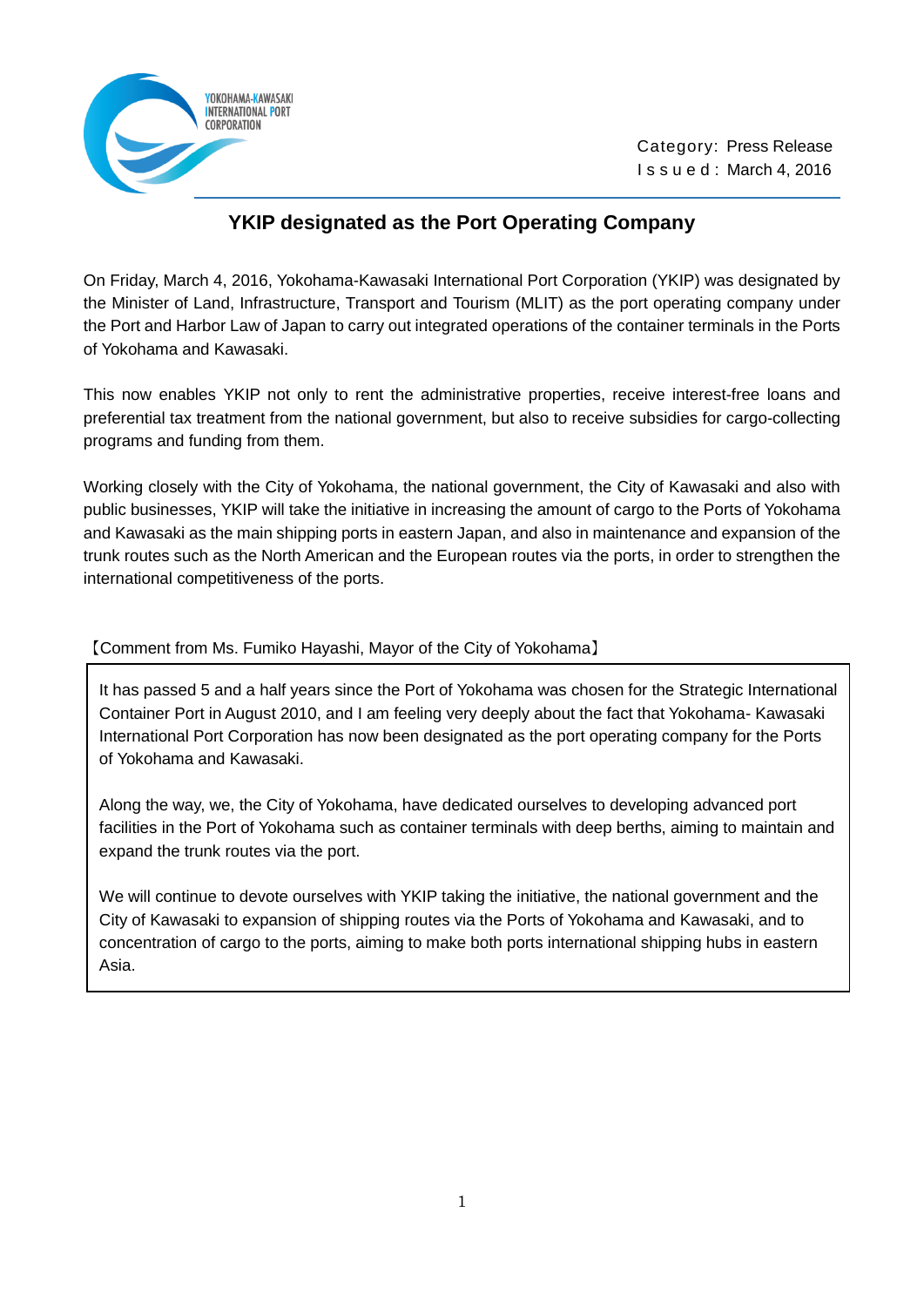■ Brief History of Yokohama-Kawasaki International Port Corporation (YKIP)

| December 25, 2012 | Yokohama Port Corporation was designated as the operating company for the |
|-------------------|---------------------------------------------------------------------------|
|                   | Port of Yokohama                                                          |
| January 12, 2016  | Yokohama-Kawasaki International Port Corporation (YKIP) was established   |
| March 4, 2016     | YKIP was designated as the port operating company for the Ports of        |
|                   | Yokohama and Kawasaki by the Minister of the MLIT                         |

《Company Outline》

Yokohama-Kawasaki International Port Corporation (YKIP)

- ・Established January 12, 2016
- ・Headquarters 4th Floor, Industry & Trade Center Bldg., 2, Yamashita-cho,
- Naka-ku, Yokohama • President Masamichi Morooka
- Capital, etc. 4.5 million yen



(From left) (From left)

Ms. Hayashi, Mayor of the City of Yokohama Mr. Ishii, Minister of the MLIT

Mr. Ishii, Minister of the MLIT

Mr. Morooka, President of YKIP

Mr. Kikuchi, Director-General of the Port and Harbours Bureau, the MLIT



Mr. Fukuda, Mayor of the City of Kawasaki Mr. Morooka, President of YKIP

Please refer to attached the document for the press conference held today by the MLIT and Yokohama-Kawasaki International Port Corporation.

\*Please contact us if you would like to use the images above.